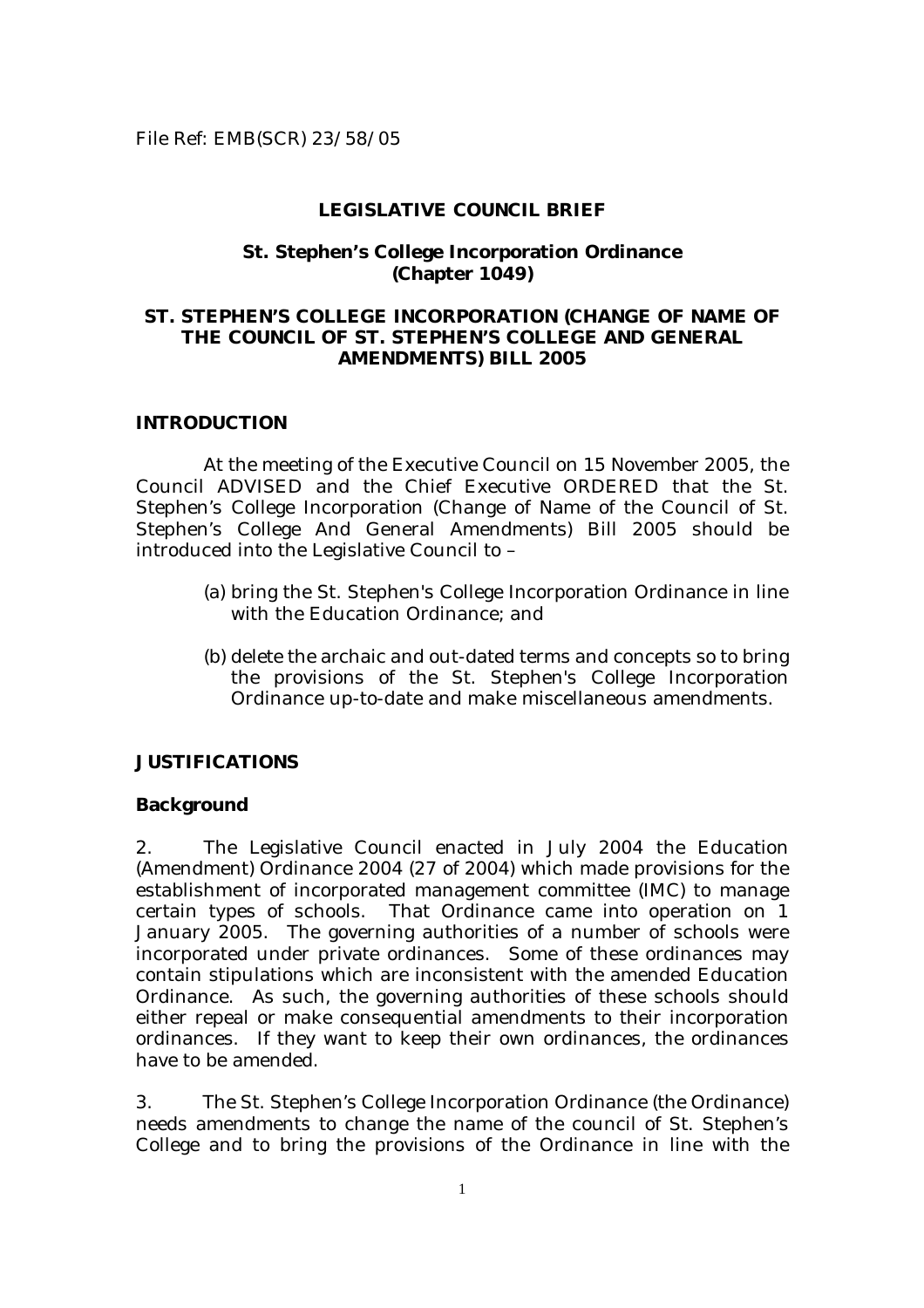Education Ordinance as amended. As the required amendments are necessitated by the Education (Amendment) Ordinance 2004, the Administration considers that it would be more appropriate for it to introduce the Bill.

#### **Corporate Name**

4. Under the Education Ordinance, all aided schools have to submit a draft constitution of the IMC by 1 July 2009 for the purpose of setting up the IMC to manage the school. St. Stephen's College is an aided school which has served Hong Kong for over 100 years. The governing authority or the sponsoring body of the College is the council of the College. The present title of the College's incorporation Ordinance is confusing as it gives the impression that the College is an incorporated body. But in fact, it is the council which is the body corporate incorporated under the Ordinance. The present Chinese name of the council is " $\therefore$  As the future IMC of the College will be " The ", confusion will arise if the council retains its Chinese name.

#### **Warden**

5. Section 3 of the Ordinance provides for the appointment and removal of the warden  $($ ) of the College by the Church Missionary Society. This section is inconsistent with section 55 of the Education Ordinance which does not allow the removal of the principal other than by the Permanent Secretary for Education and Manpower. Furthermore, section 57A of the Education Ordinance provides for the selection of the principal of an IMC school. Section 3 of the Ordinance is inconsistent with section 57A of the Education Ordinance.

#### **Amendment to Incorporation Ordinance**

6. To pave the way for the establishment of an IMC for the College, the sponsoring body sought assistance from the Administration to introduce a bill to amend the Ordinance. When the Administration introduced to the Legislative Council the Education (Amendment) Bill 2002, we were aware that a few schools had their own incorporation ordinances. We undertook to the Legislative Council to provide assistance to these schools to help them to comply with the Education Ordinance.

#### **Other Options**

7. There are no other options to bring the Ordinance to be consistent with the Education Ordinance except by legislation.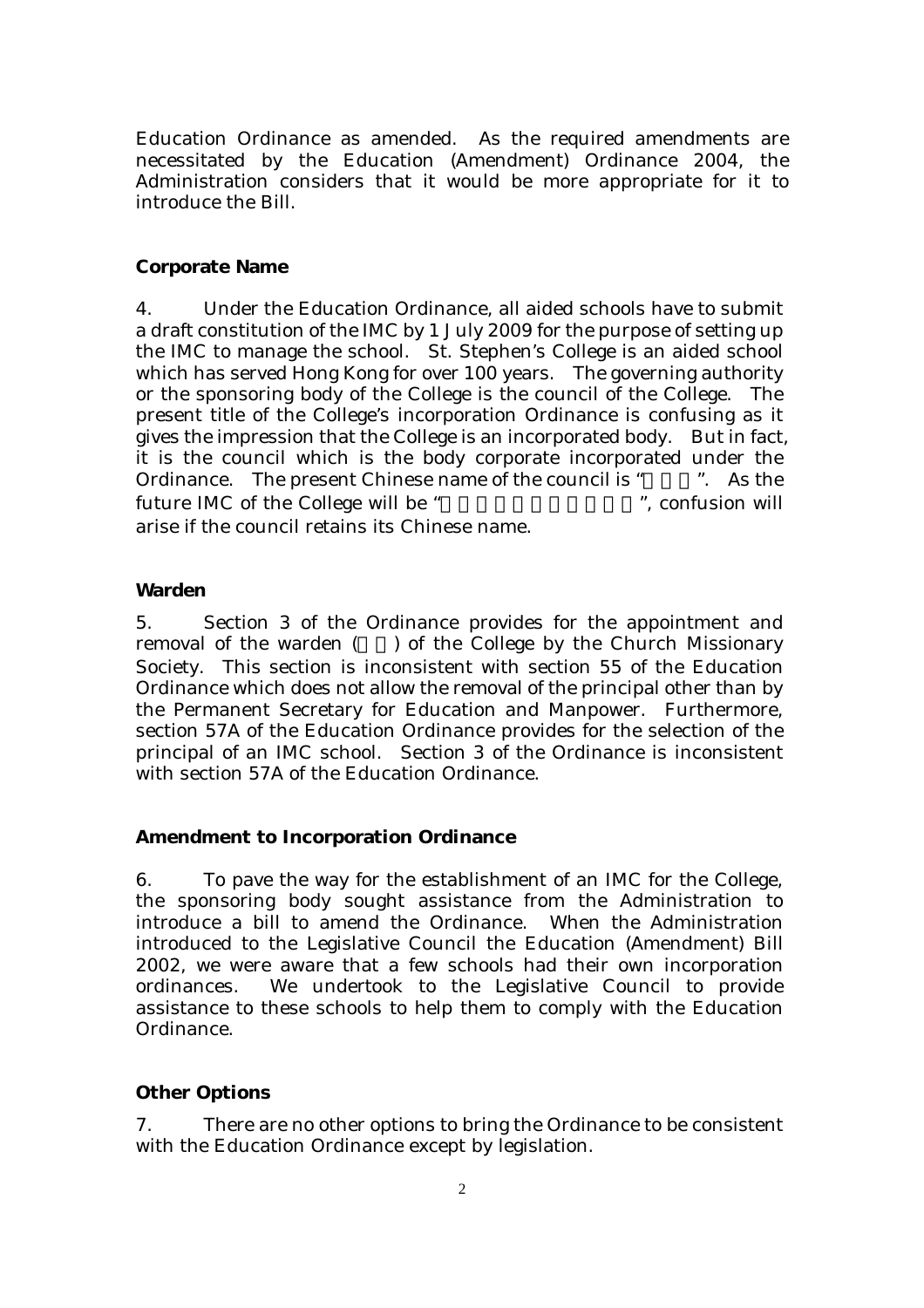### **THE BILL**

- 8. The effect of the main provisions of the Bill (at Annex) is to
	- (a) change the name of the council of St. Stephen's College (clause 5);
	- (b) set out the objects of the St. Stephen's College Council ("the Council") (clause 6);
	- (c) set out the powers and duties of the Council (clause 7);
	- (d) make provisions for the Constitution of the Council, emblems of the Council and St. Stephen's College, registration of certain particulars with the Companies Registry, indemnity by the Council and several transitional matters (clauses 9 and 10);
	- (e) make transitional arrangement for the Constitution of the Council (clause 11); and
	- (f) repeal the St. Stephen's College Regulations (clause 12).

#### **LEGISLATIVE TIMETABLE**

9. The legislative timetable approved by the Chief Executive in Council is -

| Publication in the Gazette                                                          | 18 November 2005 |
|-------------------------------------------------------------------------------------|------------------|
| <b>First Reading and commencement</b><br>of Second Reading debate                   | 30 November 2005 |
| <b>Resumption of Second Reading</b><br>debate, committee stage and Third<br>Reading | to be notified   |

### **IMPLICATIONS OF THE PROPOSAL**

10. The proposal has no financial, economic or civil service implications. It has no productivity, environmental or sustainability implications either. The proposal is in conformity with the Basic Law, including the provisions concerning human rights. The amendments will not affect the current binding effect of the Ordinance and only concerns the council and the Church (i.e. the Hong Kong Sheng Kung Hui).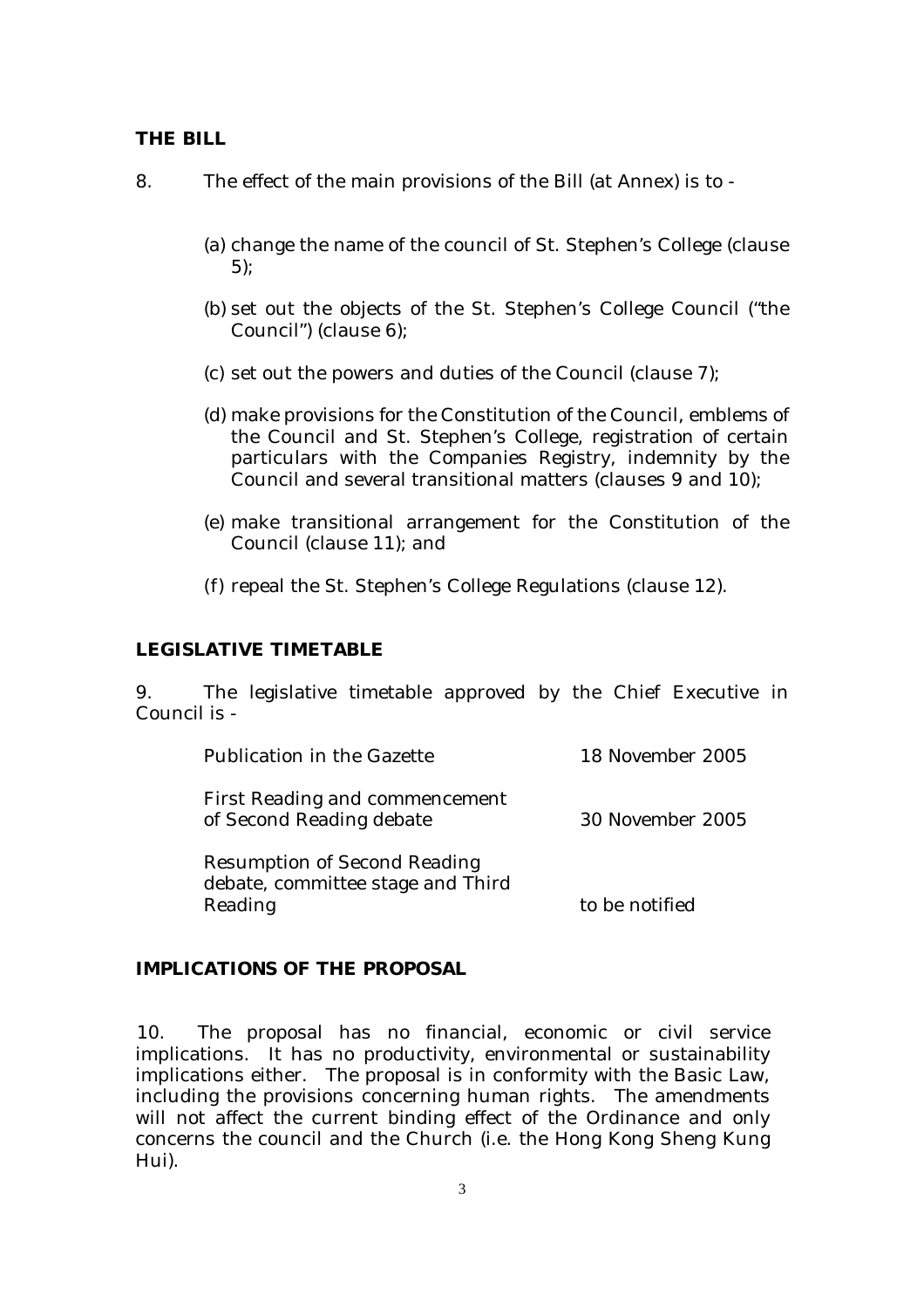### **PUBLIC CONSULTATION**

11. As the Bill only concerns the council and the Church, no public consultation is required. The council has consulted the Standing Committee of the Church on the proposed amendments to the Ordinance and the Standing Committee has no objection to them. The Administration has consulted the council on the Bill and it has agreed to it.

### **PUBLICITY**

12. The Bill will be gazetted on 18 November 2005.

### **ENQUIRIES**

13. Enquiries about this brief may be directed to –

Mrs Betty Ip Principal Assistant Secretary (School Administration & Support) Education and Manpower Bureau Tel: 2892 6401 Fax: 2119 9061

Education and Manpower Bureau 16 November 2005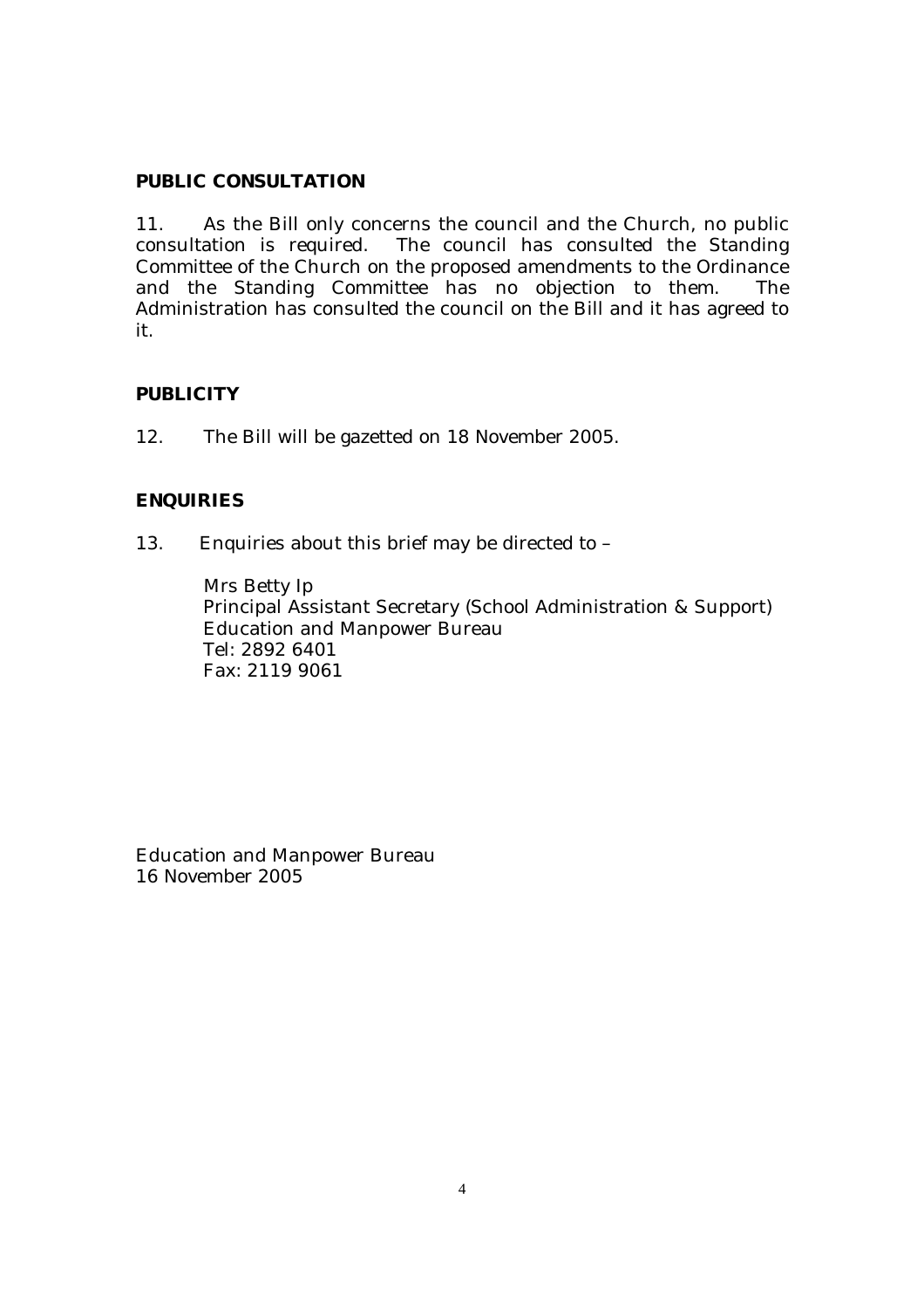### **Annex**

#### **ST. STEPHEN'S COLLEGE INCORPORATION (CHANGE OF NAME OF THE COUNCIL OF ST. STEPHEN'S COLLEGE AND GENERAL AMENDMENTS) BILL 2005**

### **CONTENTS**

Clause Page

### PART 1

### PRELIMINARY

| . . | Short title |  |  |
|-----|-------------|--|--|
|-----|-------------|--|--|

#### PART 2

### AMENDMENTS TO THE ST. STEPHEN'S COLLEGE INCORPORATION ORDINANCE

| 2.  | Long title amended                 |                |  |
|-----|------------------------------------|----------------|--|
| 3.  | Short title amended                | $\mathbf{1}$   |  |
| 4.  | Section added                      |                |  |
|     | Interpretation<br>1A.              | 2              |  |
| 5.  | Incorporation                      | $\overline{2}$ |  |
| 6.  | Section substituted                |                |  |
|     | <b>Objects of Council</b><br>3.    | 3              |  |
| 7.  | Section substituted                |                |  |
|     | Powers and duties of Council<br>4. | $\overline{4}$ |  |
| 8.  | Section substituted                |                |  |
|     | Common seal<br>5.                  | $\overline{4}$ |  |
| 9.  | Section substituted                |                |  |
|     | Constitution<br>6.                 | $\overline{4}$ |  |
| 10. | Sections added                     |                |  |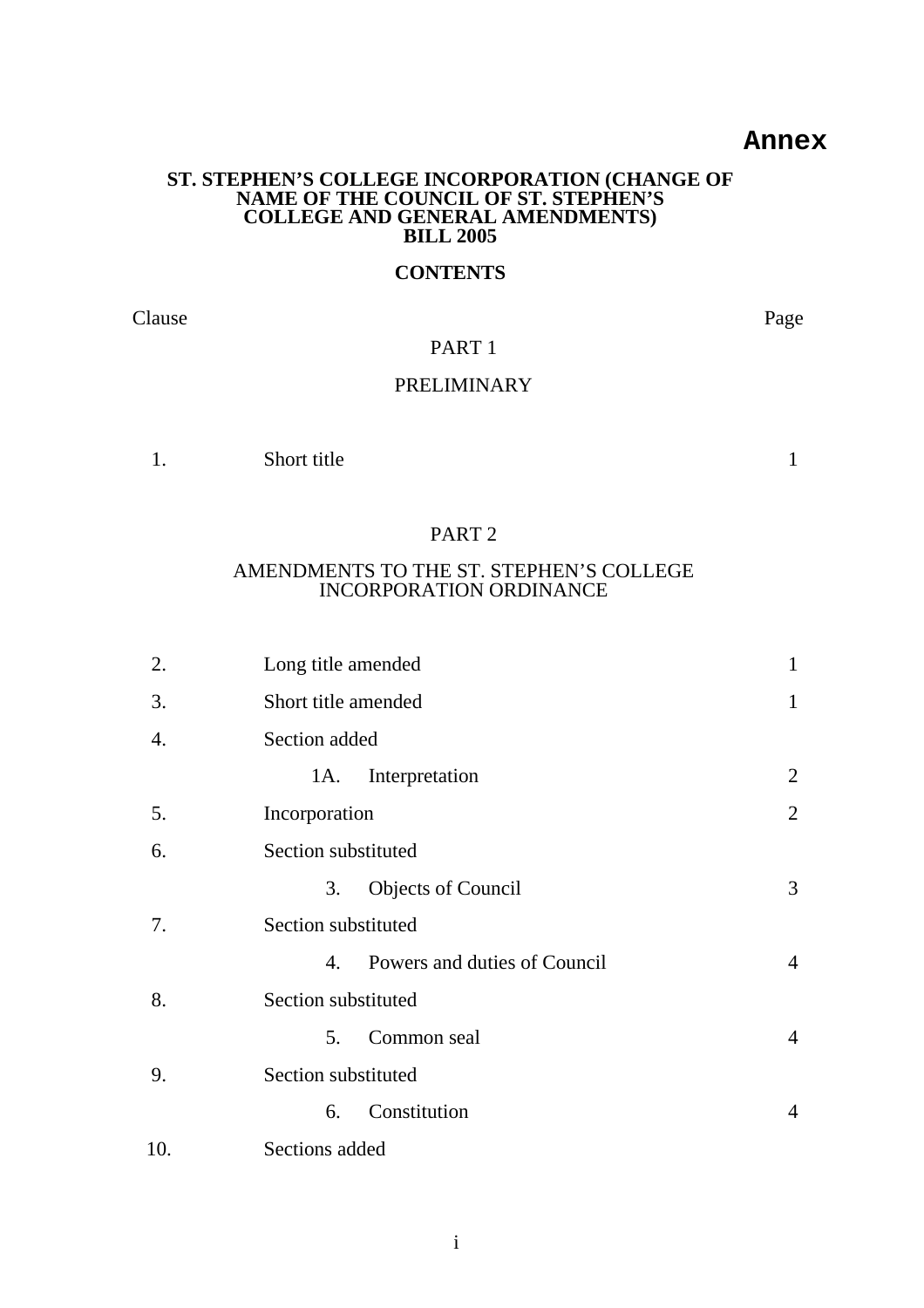|     | 6A. | Emblems                                                  |   |
|-----|-----|----------------------------------------------------------|---|
|     | 6B. | Particulars to be delivered to Registrar of<br>Companies |   |
|     | 6C. | Indemnity                                                | 6 |
|     | 6D. | Change of name does not affect identity, etc.            |   |
| 11. |     | <b>Transitional arrangement for Constitution</b>         |   |

# PART 3

# REPEAL OF ST. STEPHEN'S COLLEGE REGULATIONS

| 12. | Repealed |  |
|-----|----------|--|
|     |          |  |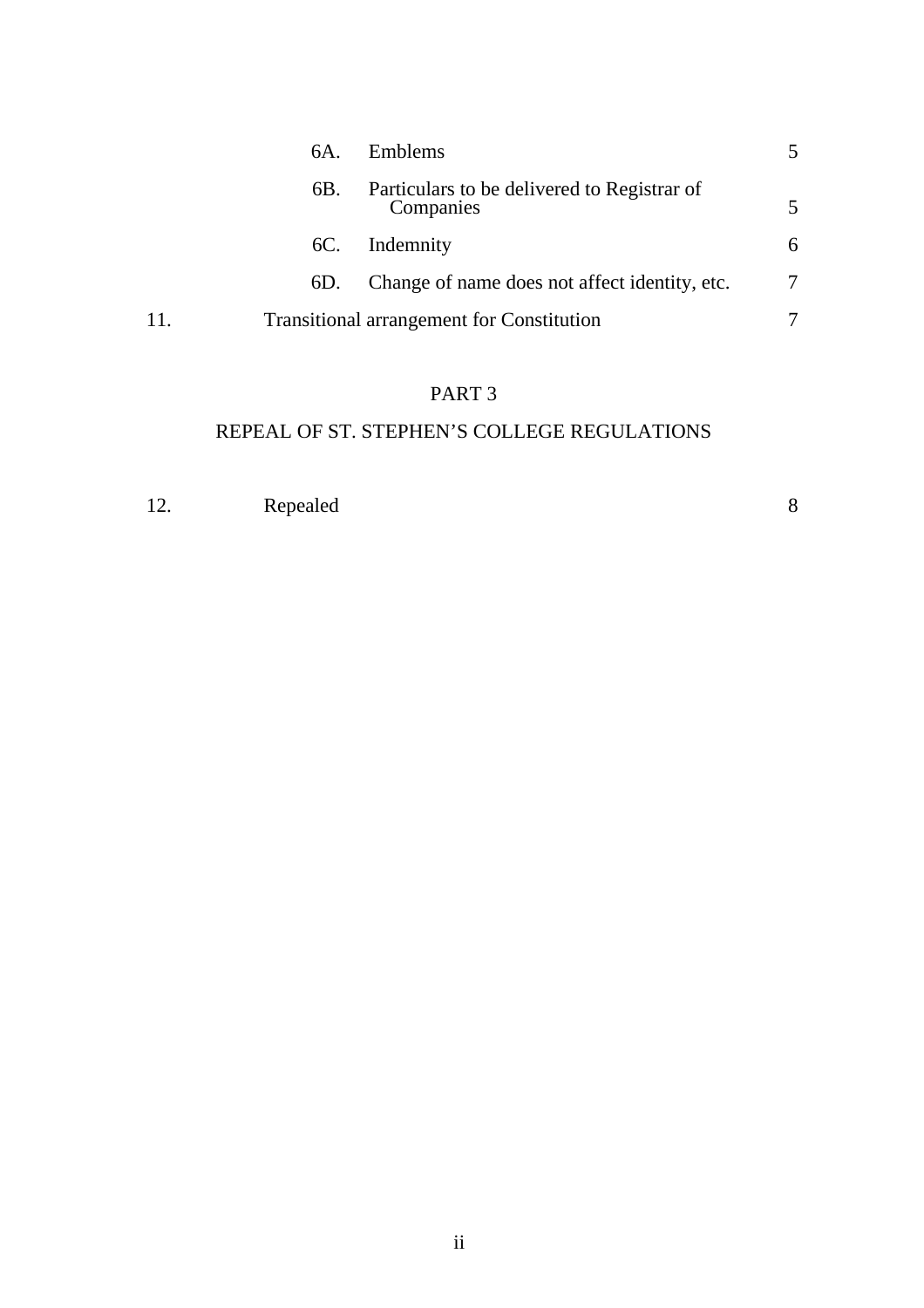## A BILL

### To

Amend the St. Stephen's College Incorporation Ordinance to provide for the change of name of the council of St. Stephen's College; to bring the provisions of the Ordinance into conformity with the Education Ordinance; and to make miscellaneous amendments to the Ordinance.

Enacted by the Legislative Council.

## PART 1

### **PRELIMINARY**

### **1. Short title**

This Ordinance may be cited as the St. Stephen's College Incorporation (Change of Name of the Council of St. Stephen's College and General Amendments) Ordinance 2005.

## PART 2

## AMENDMENTS TO THE ST. STEPHEN'S COLLEGE INCORPORATION ORDINANCE

### **2. Long title amended**

The long title to the St. Stephen's College Incorporation Ordinance (Cap. 1049) is amended by adding "Council" after "College".

### **3. Short title amended**

Section 1 is amended by adding "Council" after "College".

## **4. Section added**

The following is added –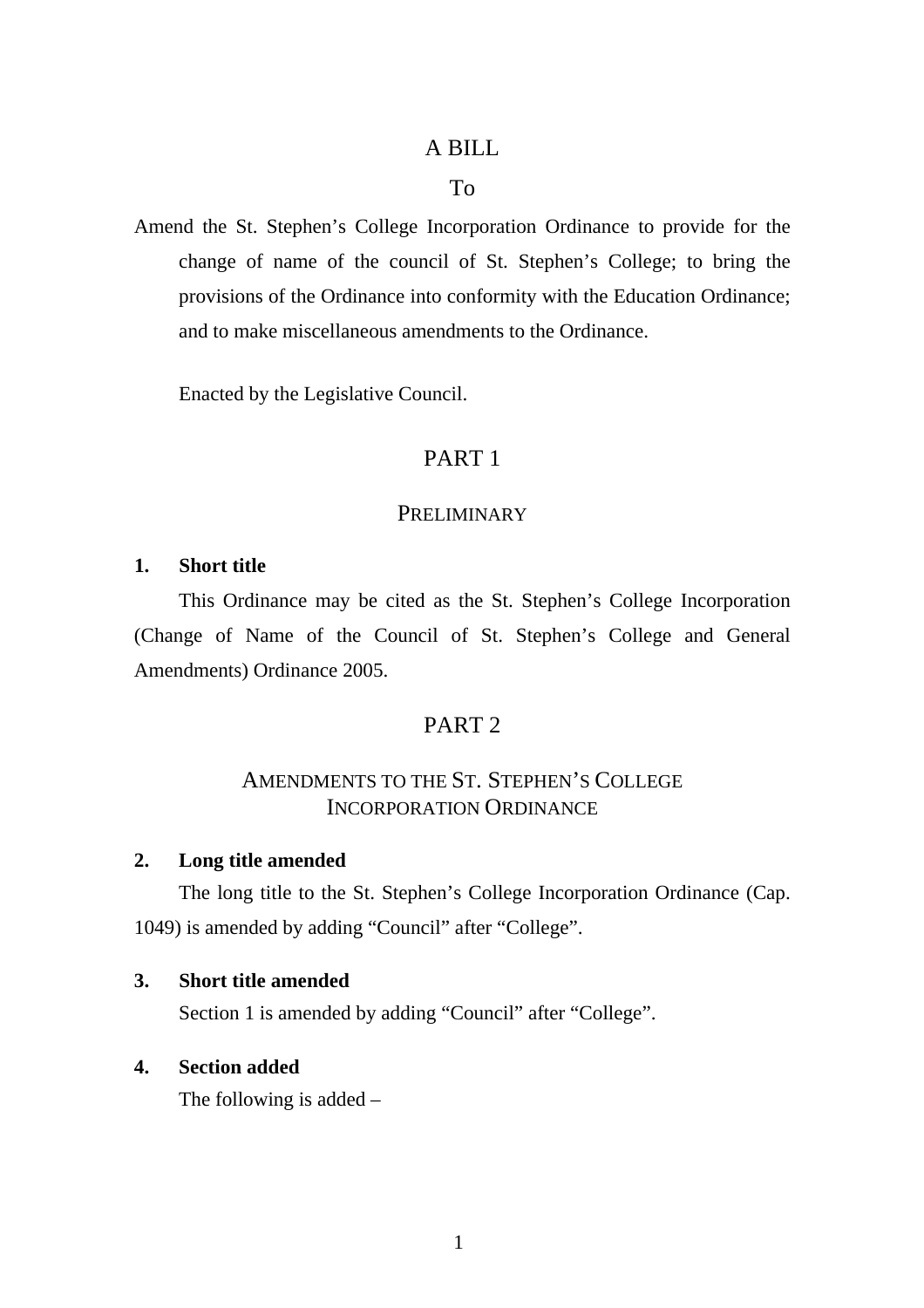### "**1A. Interpretation**

In this Ordinance, unless the context otherwise requires –

"Chairman"  $($   $)$  means the Chairman of the Council:

- "Church" ( The Preament of Hong Kong Sheng Kung Hui, a body is not been as the Hong Kong Sheng Kung Hui, a body corporate existing under and by virtue of the Hong Kong Sheng Kung Hui Ordinance (Cap. 1157) and includes its predecessor the Diocese of Hong Kong and Macao of the Chinese Anglican Church in Hong Kong;
- "College" () means the educational institutions carried on by the Council known for the time being as St. Stephen's College and St. Stephen's College Preparatory School;

"Constitution"  $($ ) means the Constitution of the Council;

"Council" () means the St. Stephen's College Council incorporated under section 2;

"management committee" (Completed by means the managers of the College;

"Secretary"  $($   $)$  means the Secretary of the Council:

"Standing Committee of the Church" (Standing Committee of the Church" (Standing Press, 2014) means the Standing Committee of the Synod of the Diocese of Hong Kong Island of the Church or its successor or its replacement from time to time.".

#### **5. Incorporation**

(1) Section 2(1) is amended by repealing everything before ", and in" and substituting –

> "(1) The Council of the College shall be a body corporate, and shall have the corporate name, "St. Stephen's College Council"".

(2) Section 2(2), (3) and (4) is repealed and the following substituted –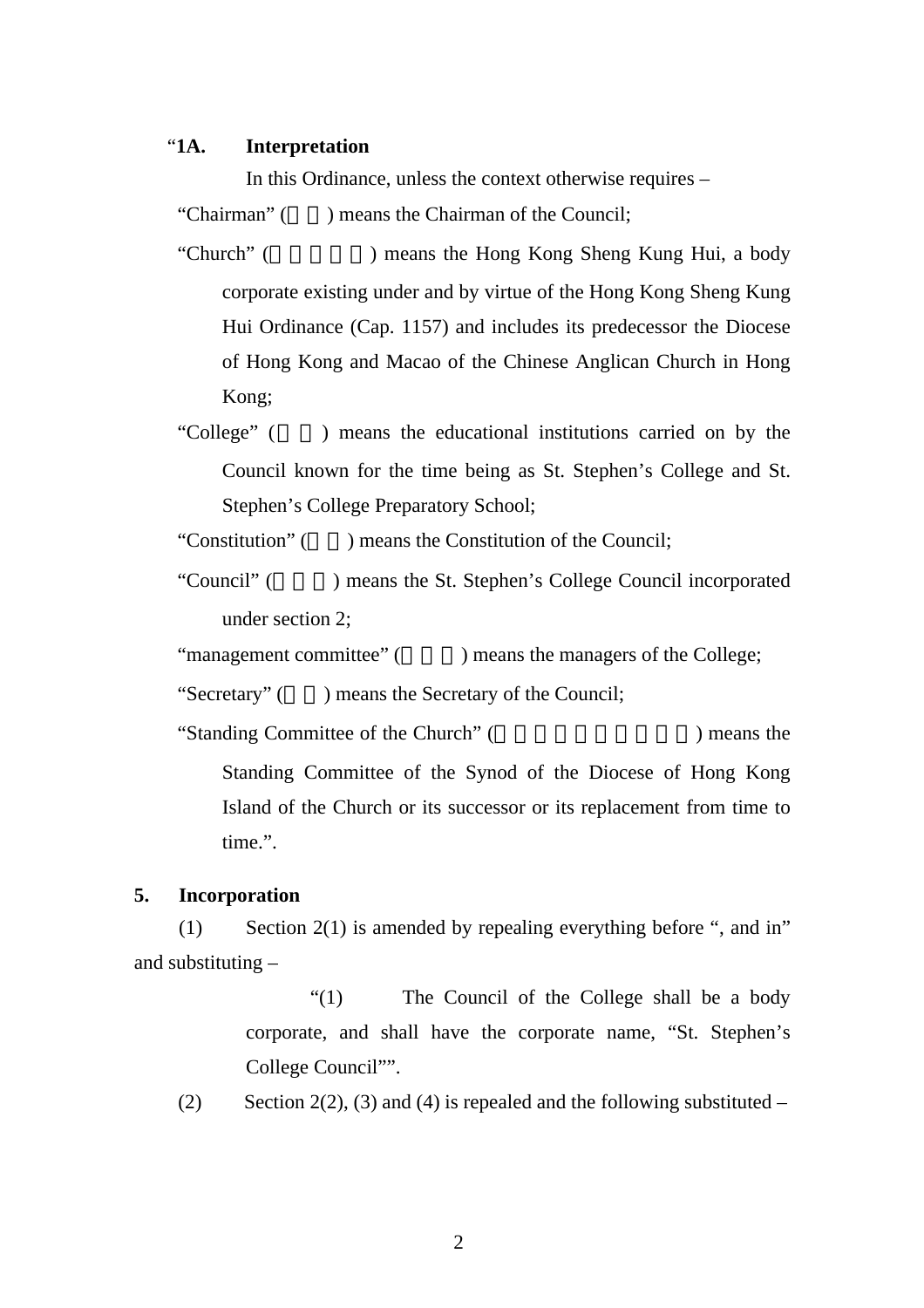"(2) The Council shall hold such meetings as are specified in this Ordinance and the Constitution.

 (3) The Council shall consist of such members as shall be provided for in the Constitution who shall be appointed and removed from office in accordance with the Constitution.

 (4) The Chairman and the Secretary shall be appointed and removed from office in accordance with the Constitution<sup>"</sup>

### **6. Section substituted**

Section 3 is repealed and the following substituted –

### "**3. Objects of Council**

The objects of the Council are –

- (*a*) to carry on and extend the work for which the College was originally founded, namely, of offering to the youth of Hong Kong and elsewhere a modern, well-balanced and liberal education upon the Christian principles as professed by the Church;
- (*b*) subject to the power under section 32 or 40AD of the Education Ordinance (Cap. 279), to establish, sponsor, operate and manage the College and other schools and educational institutions in Hong Kong and elsewhere;
- (*c*) to oversee the performance of the management committee;
- (*d*) to carry out and perform any other lawful act, work, enterprise or thing of a charitable nature; and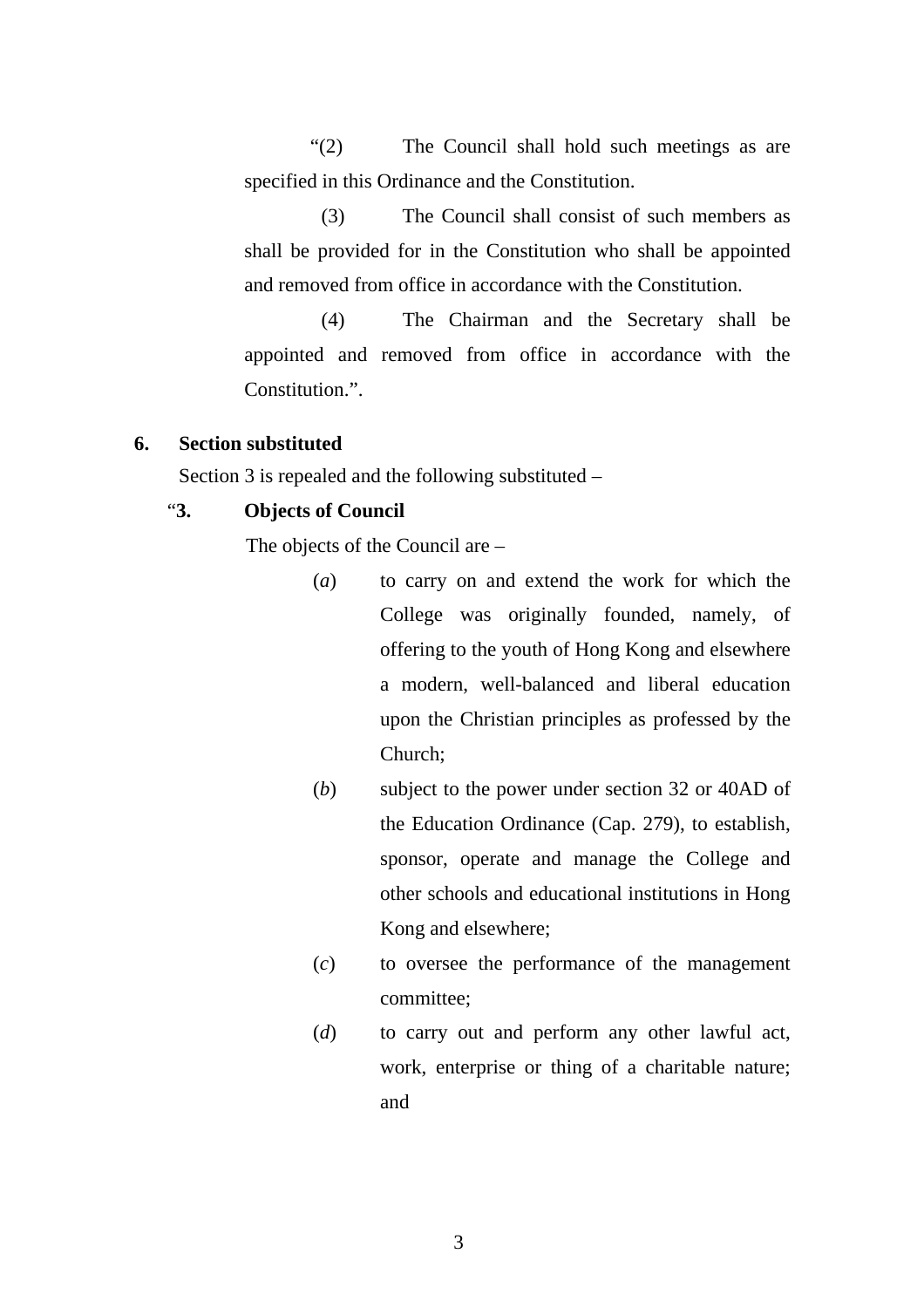(*e*) to do all things that are necessary for or incidental or conducive to any of the above objects.".

## **7. Section substituted**

Section 4 is repealed and the following substituted –

## "**4. Powers and duties of Council**

- (1) The Council shall have
	- (*a*) all powers and duties prescribed in this Ordinance; and
	- (*b*) all powers and duties specified in the Constitution which do not conflict with this Ordinance.

(2) The Council may delegate its powers in accordance with the Constitution.".

## **8. Section substituted**

Section 5 is repealed and the following substituted –

## "**5. Common seal**

(1) The common seal of the Council shall be affixed only with the authority of a resolution of the Council.

(2) The affixing of the common seal of the Council shall be authenticated by the signatures of 2 members of the Council.".

## **9. Section substituted**

Section 6 is repealed and the following substituted –

# "**6. Constitution**

- (1) The Constitution may contain
	- (*a*) provisions to regulate
		- (i) the composition of the Council;
		- (ii) the operation of the Council and the control of its expenditure;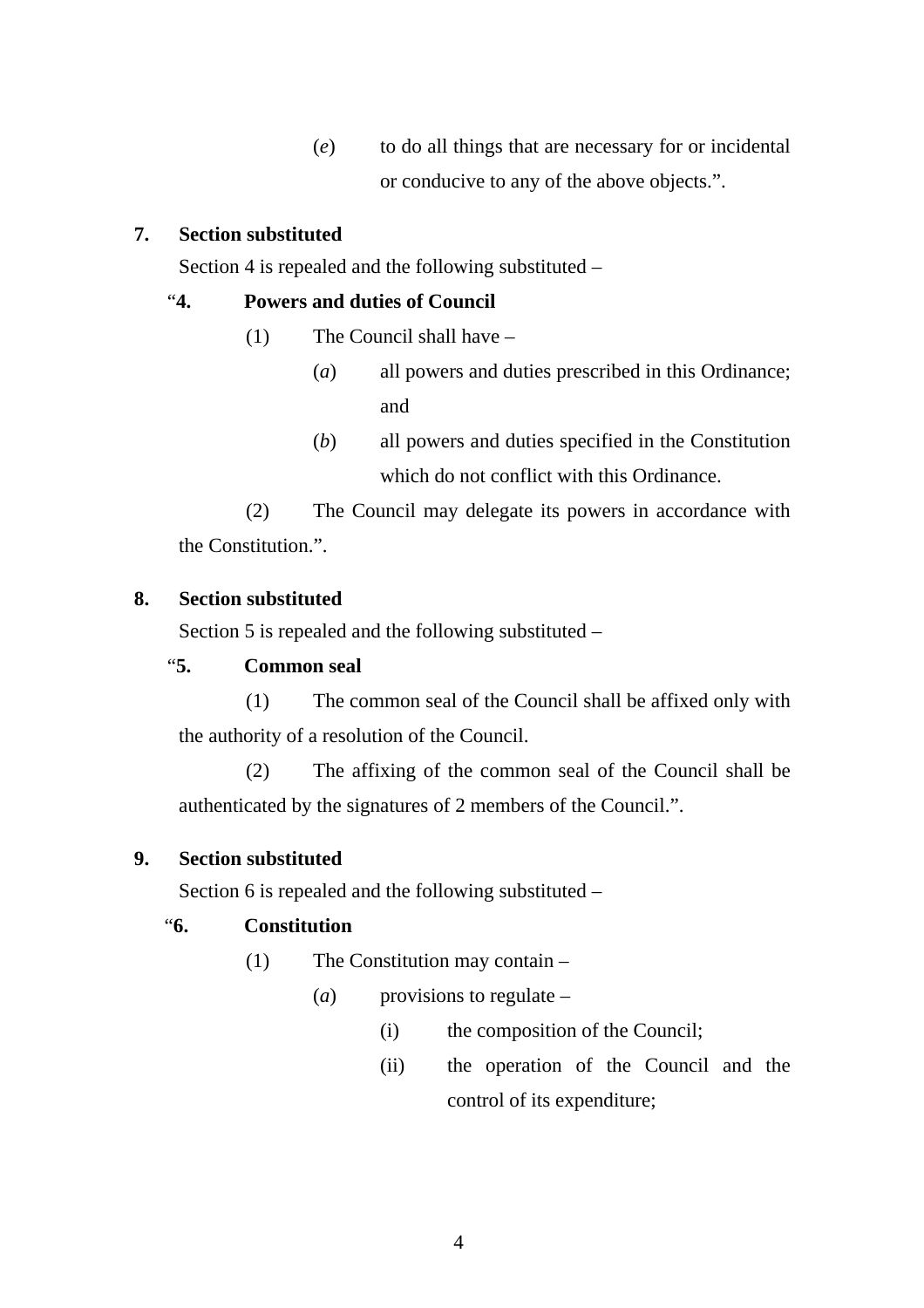- (iii) the management of the Council property and College property of all kinds; and
- (iv) the performance generally of the Council's functions;
- (*b*) provisions providing for the powers and duties of the Council; and
- (*c*) all other related or incidental provisions which do not conflict with this Ordinance.

(2) Subject to the provisions of this Ordinance and the Constitution and to the prior approval of the Standing Committee of the Church, the Council may from time to time adopt, alter, amend, add to or repeal the Constitution.

(3) The Constitution is not subsidiary legislation.".

### **10. Sections added**

The following are added –

## "**6A. Emblems**

Subject to the provisions of this Ordinance and the Constitution, the Council may from time to time  $-$ 

- (*a*) adopt or change its emblem or emblems; and
- (*b*) adopt or change the emblem or emblems of the College.

## **6B. Particulars to be delivered to Registrar of Companies**

(1) The Council shall forward to the Registrar of Companies for registration –

> (*a*) notice of the address of the Council and any change of the address;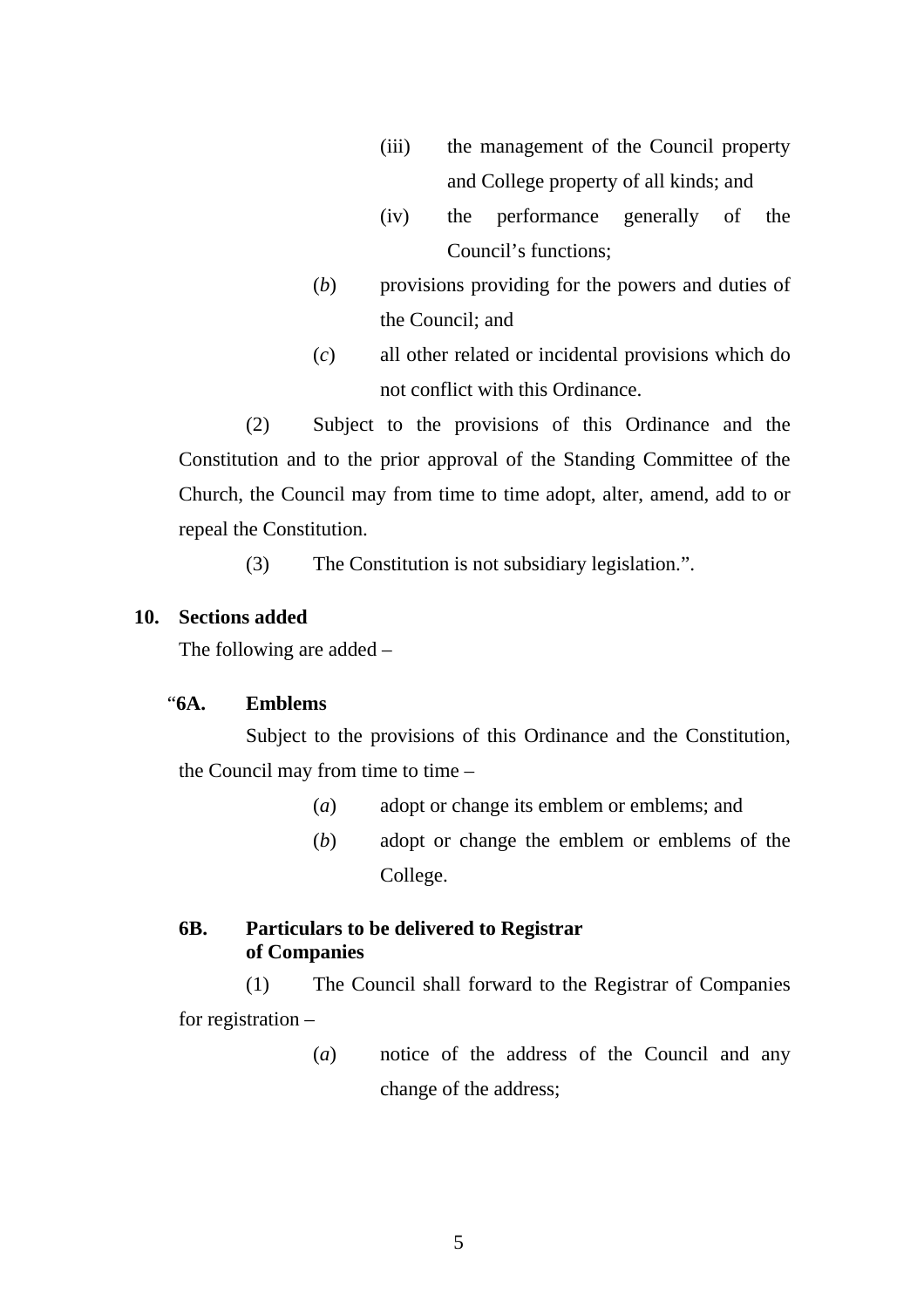- (*b*) a copy of the Constitution and any amendment to it, certified as correct by the Chairman or the Secretary; and
- (*c*) the names and addresses of members of the Council and any change of the names and addresses, certified as correct by the Chairman or the Secretary.

(2) Notification under subsection (1) shall be made within 28 days after the commencement date of the St. Stephen's College Incorporation (Change of Name of the Council of St. Stephen's College and General Amendments) Ordinance 2005 (original of 2005) or, in the case of any amendment or change, within 28 days of such amendment or change, as the case may be.

(3) Any person may inspect any of the documents registered under this section upon payment of such fee as may be prescribed under the Companies Ordinance (Cap. 32) for the inspection of a document.

(4) The Council shall pay such fee for registering any document with the Registrar of Companies under this section as may be prescribed in the Companies Ordinance (Cap. 32) as if the Council were a company not having a share capital.

### **6C. Indemnity**

(1) Every Council member, office-bearer and officer and any person employed by the Council as auditor shall be indemnified by the Council against all losses, costs and liabilities for any act, deed or matter done for and on behalf of the Council for which he is sued by any person (not being the Council) in his own name.

(2) In this section, "officer" ( $\Box$ ) shall include a member of any sub-committee of the Council and any person to whom the Council has delegated any of its powers.

6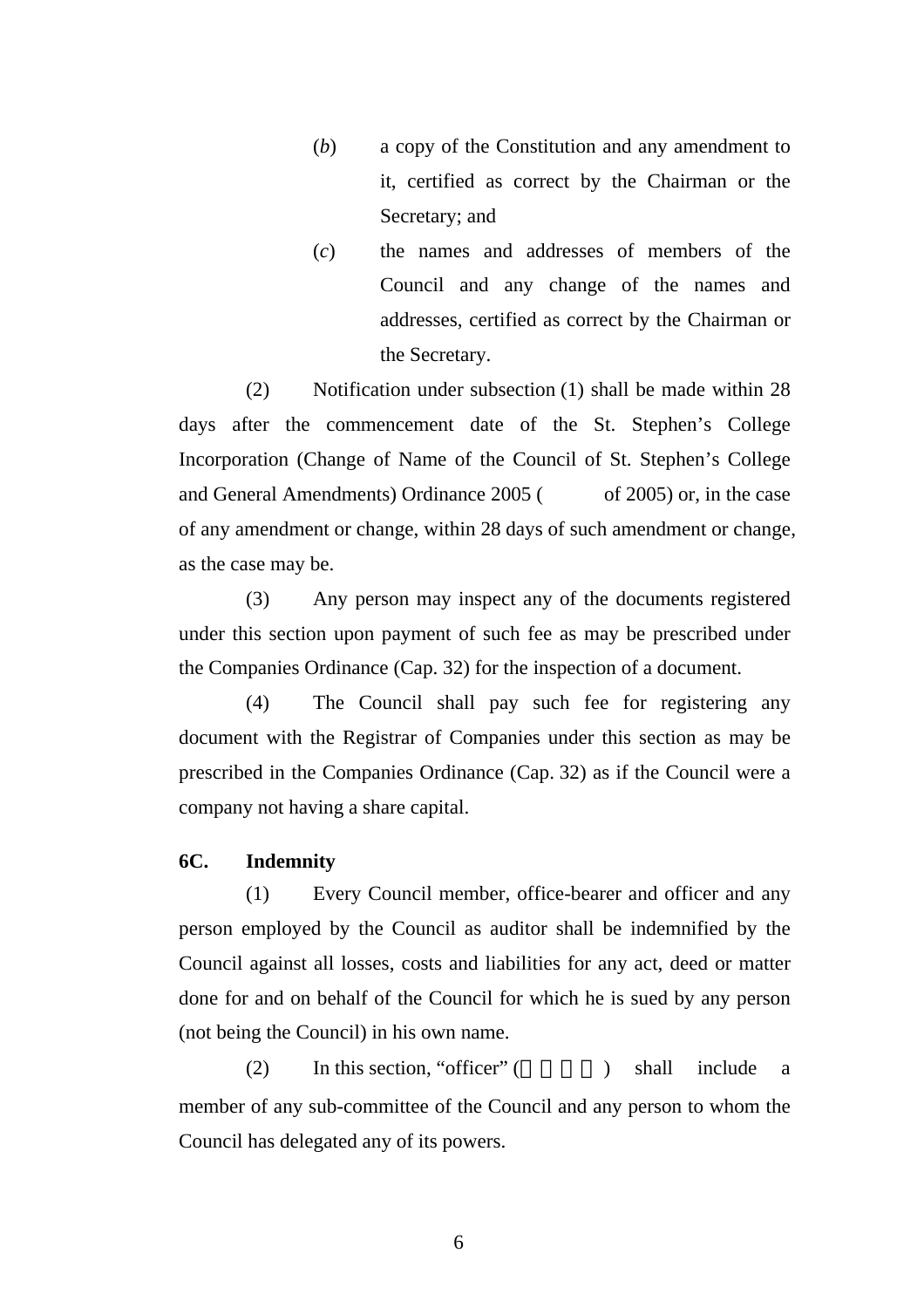## **6D. Change of name does not affect identity, etc.**

For the avoidance of doubt –

- (*a*) the identity of the body corporate incorporated under section 2 shall not be affected by the commencement of the St. Stephen's College Incorporation (Change of Name of the Council of St. Stephen's College and General Amendments) Ordinance 2005 ( of 2005);
- (*b*) the powers, rights, privileges, liabilities and obligations of that body corporate shall not be affected by the commencement of that Ordinance except as provided for in this Ordinance as amended by that Ordinance; and
- (*c*) the office of the members of that body corporate shall continue after the commencement of that Ordinance subject to the provisions of this Ordinance as amended by that Ordinance.".

### **11. Transitional arrangement for Constitution**

(1) The St. Stephen's College Regulations (Cap. 1049 sub. leg. A) as in force immediately before the commencement of this Ordinance shall, during such period as the Council may determine, have effect as the Constitution of the Council subject to the principal Ordinance.

 $(2)$  In this section –

- (*a*) "Constitution" ( $\blacksquare$ ) and "Council" ( $\blacksquare$ ) have the same meaning as in the principal Ordinance;
- (*b*) "principal Ordinance" ( a separate in the St. Stephen's College Incorporation Ordinance (Cap. 1049) as amended by this Ordinance.